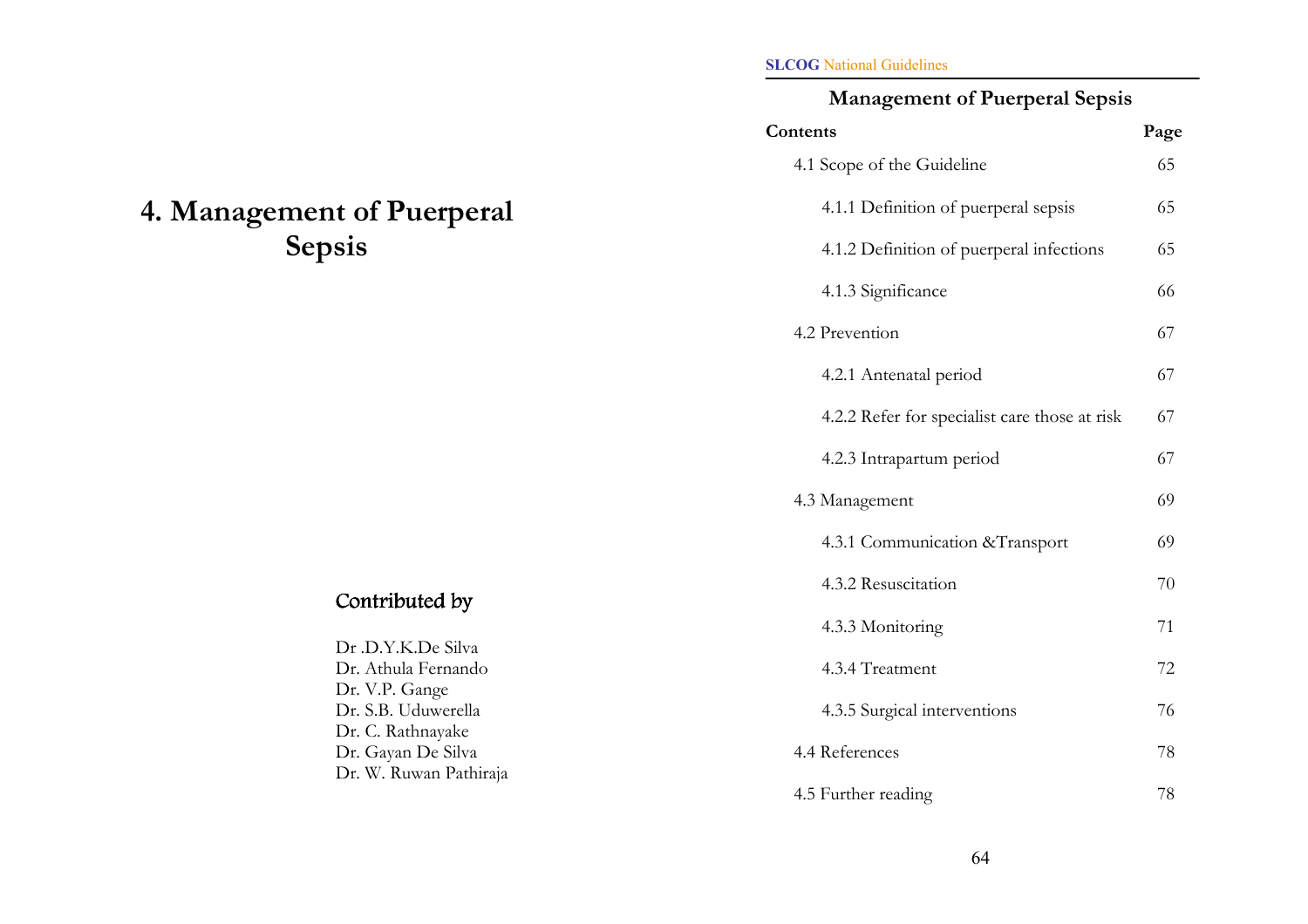# Introduction

This guideline is to provide recommendations to aid General Practitioners and Obstetricians in the management of Puerperal Sepsis. This treatment could be initiated in a primary care setting or in centres with advanced facilities. The objective of management in puerperal sepsis is to make an early diagnosis, treat, prevent complications, and consequently to improve quality of life.

# 4.1 Scope of the guideline

To prevent maternal deaths and long-term morbidity by early identification and management of puerperal sepsis.

### 4.1.1 Definition of puerperal sepsis

Puerperal sepsis was defined as infection of the genital tract occurring at any time between the onset of rupture of membranes or labour, and the 42nd day postpartum in which two or more of the following are present:

- Pelvic pain,
- Fever i.e. oral temperature 38.5°C/101.3°F or higher on any occasion,
- Abnormal vaginal discharge, e.g. presence of pus,
- Abnormal smell/foul odour of discharge,
- Delay in the rate of reduction of the size of the uterus (involution) (<2 cm/day during first 8 days).

### 4.1.2 Definition of puerperal infections

Puerperal infections is a more general term than puerperal sepsis and includes not only infections due to puerperal sepsis, but also all extra-genital infections and incidental infections:

- Infections of the genito-urinary systems related to labour, delivery and the puerperium,
- Infections related to the uterus and its associated structures,
- Infections related to the urinary tract,
- Infections specifically related to the birth process but not of the genito-urinary systems, e.g.
	- breast abscess,
	- incidental infections, e.g. malaria, respiratory tract infections,

It is advisable to consider these possibilities at the time of diagnosis.

# 4.1. Significance

•Puerperal infections are an important cause of morbidity and mortality for mothers in developing countries. It is one of the commonest causes of maternal deaths in Sri Lanka <sup>9</sup>.

•The infected mother in acute stage, suffers severe pain and is acutely ill very often ending in death.

•Often the recovery eventually result in infertility, chronic debilitation and life long suffering.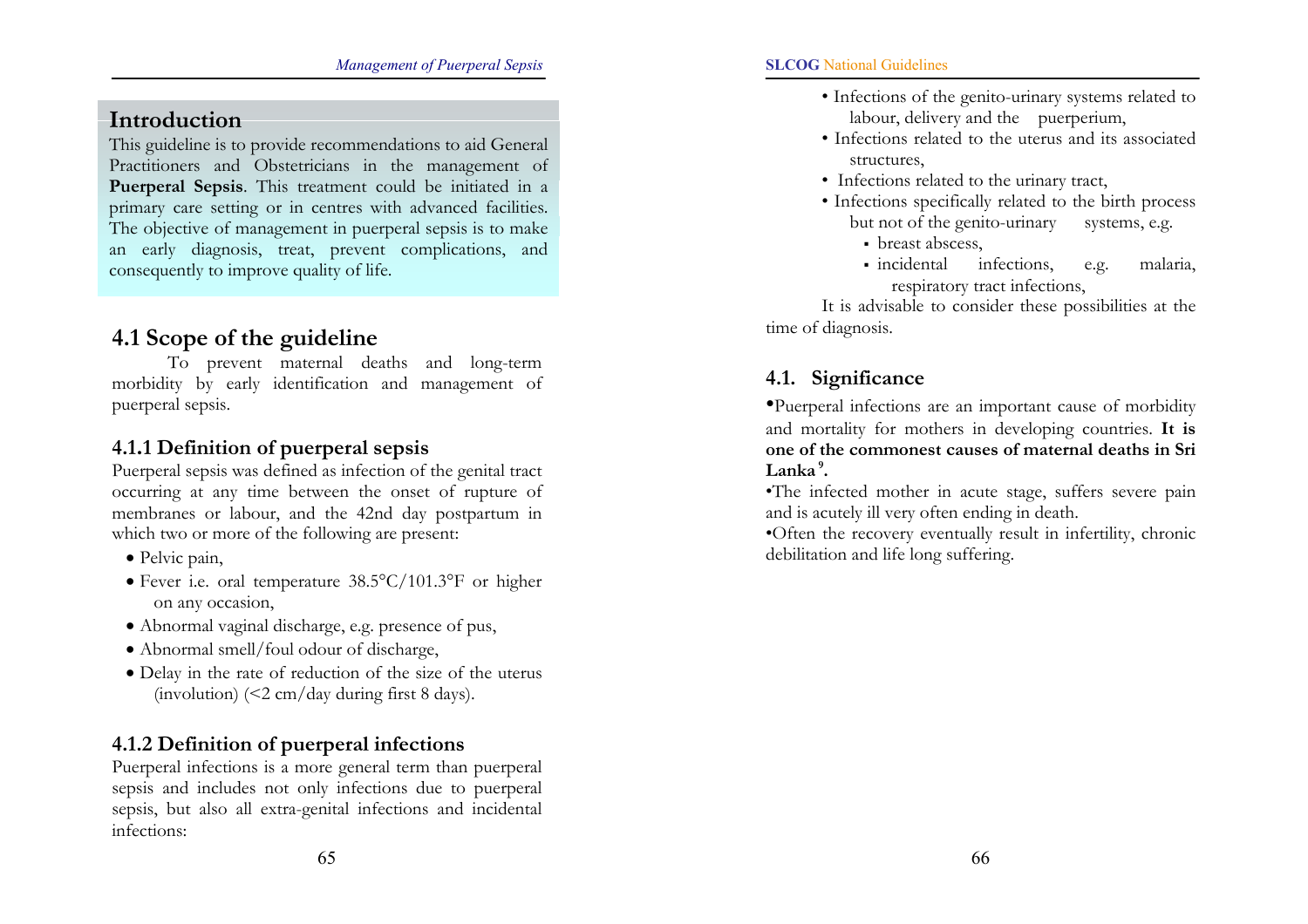# 4.2 Prevention $<sup>1</sup>$ </sup>

### 4.2.1 Antenatal period

Antenatal care helps to reduce puerperal infections by:

- •Diagnosis and treatment of urinary tract infections.
- •Diagnosis and treatment of anaemia and malnutrition.
- •Diagnosis and treatment of diabetes mellitus.
- •Assessment of risk factors for feto-pelvic disproportion.
- •Diagnosis and treatment of pre-existing sexually transmitted infections e.g. Gonorrhoea, Chlamydia etc.,
- •Diagnosis and treatment of other vaginal infections.
- •Identification and appropriate management of prolonged rupture of membranes (>12hours) 1,5

(Grade X)

## 4.2.2 Refer for specialist care those at risk

• Previous prolonged labour.

• History of repeated abortions.

### 4.2. Intrapartum period (Grade X)

- •Strict adherence to established antiseptic and sterilisation procedures such as,  $(Grade X)$ Cleaning hands immediately prior to delivery, Cleaning perineum, Cleaning delivery surface, Sterilised surgical instruments, Clean cord tie and clean cord care, Use of a prepacked sterilised delivery kits.
- •Institutionalizing all deliveries. **(Grade X)** •Restricting vaginal examinations to minimum in premature and prolonged rupture of membranes (PPROM). Refer guideline on Preterm Rupture of Membranes **(Grade X)**
- •Prevention of prolonged labour by maintaing the partogram in all patients who are in labour and intervention at the action line and early maternal transfer when indicated. (Grade X)
- •Strict adherence to sterile procedures at every vaginal examination in women in labour.

•Strict adherence to sterile procedures especially when performing an emergency Caesarean Section and/or any other operative procedures such as, removal of retained placenta or retained products of conception. (Grade X)

- •Ensuring sterility in the operating room. (Grade X)
- •Ensuring sterility in the labour room. (Grade X)
- •Encourage-voiding urine during labour thereby avoiding unnecessary catheterization.

•Avoid unnecessary episiotomy.

•Use soap, water and effective antiseptics (e.g. chlorhexidine, surgical spirit (see -Annex 2) to clean hands, wear gloves on both hands for vaginal examination, delivery and handling of infants.<sup>1, 2, 3, 4</sup>

#### (Grade X)

- •Use correct methods for sterilization (e.g. 0.5% chlorine solution), proper disinfection techniques (e.g. boilin g for 20 minutes) and sterilization (dry, heat or steam) of instruments and equipment. (Grade X)
- Maintain sufficient supply of antibiotics. Consider prophylactic use of antibiotics for invasive procedures, manual removal of placentae, internal version, and third degree perineal tears. (Grade X)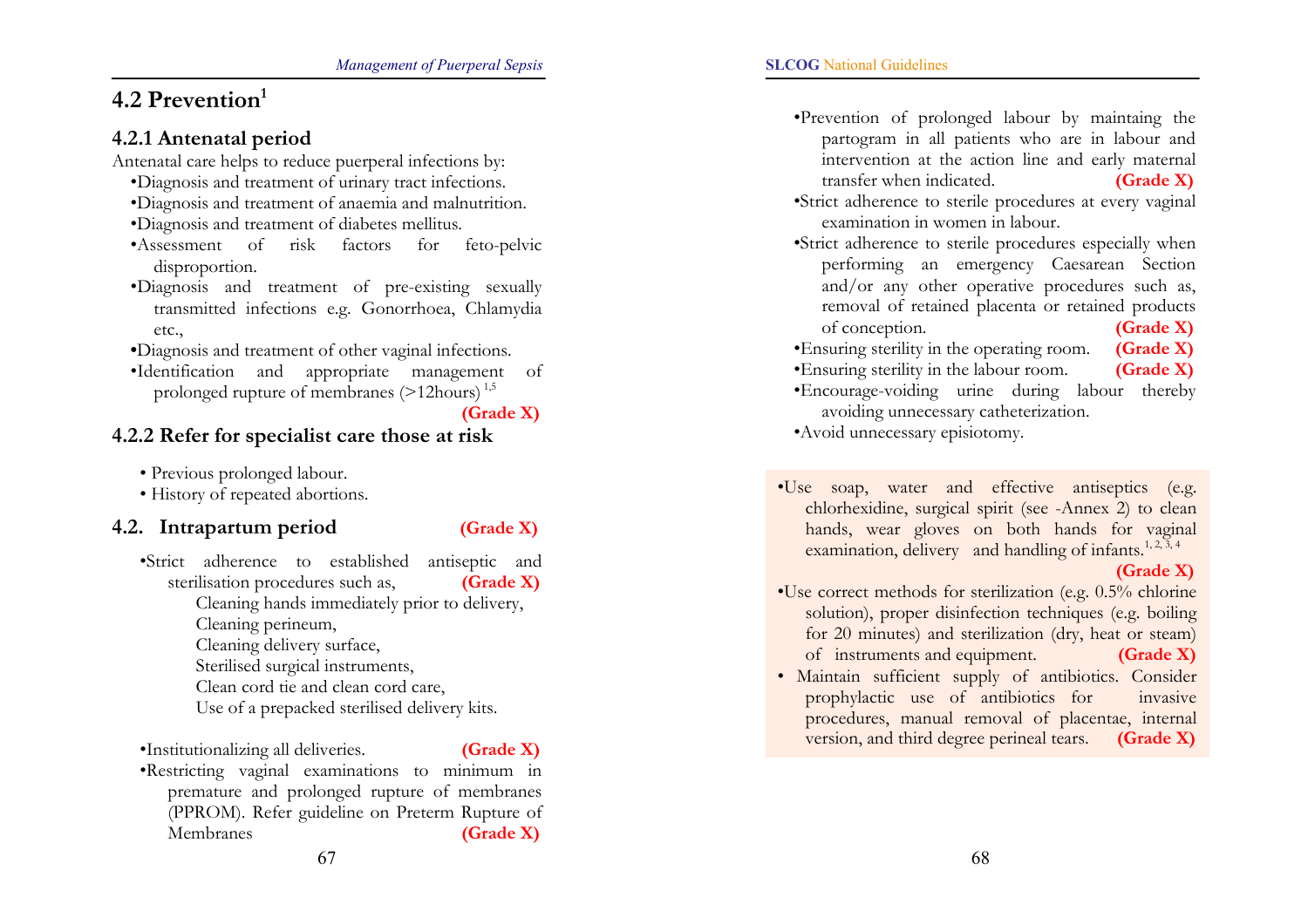# 4. Management

#### Components of management:

4.1 Communication &Transport

- 4.2 Resuscitation
- 4.3 Monitoring
- 4.4 Documentation
- 4.5 Treatment

## 4..1 Communication & Transport

#### 4..1.1 Non-Specialist Unit

•In patients where severe sepsis is diagnosed or suspected initial resuscitative and antibiotic therapy should be commenced as an initial step and such patients should be transferred to a specialist unit without delay.

(Grade X)

The specialist unit receiving the patient should be fore-warned regarding the condition, the blood group (if available) and medicines given to the patient.

•Medical, senior nursing and midwifery staff should be members of the team caring for such patients.

•Establish good intravenous access. **(Grade X)** 

•Institute intravenous antibiotics (ampicillin, metronidazole, gentamicin, etc. (Refer dosage-non specialist unit treatment –page 76)

#### 4..1.2 Specialist Unit

- •Call Senior Midwifery/Nursing staff
- •Alert Obstetrician
- •Alert medical staff
- •Alert Anaesthesiologist

#### SLCOG National Guidelines

The services of ward employees should be summoned in appropriate cases. This would facilitate transport and handling of specimens and patients with minimum delay.

### 4..2 Resuscitation

Patients in septic shock or having evidence of severe sepsis, resuscitative procedures should be instituted with out any delay. This is life saving.  $(Grade X)$ 

#### 4..2.1 Non-Specialist unit

While preparations are being made in patients who are having severe sepsis to be transferred to a specialist unit the following steps are recommended prior to transfer.

•Establish good intravenous (IV) access (14 G cannula),

- •Therapy with intravenous (IV) antibiotics,
- •Commence intravenous infusions while waiting,
	- -Infuse aiternatively as rapidly as required the following;

Crystalloids e.g. Hartman's and normal saline solutions (maximum 2 liters),

Colloids if available (Hitastarch, Gelatin or Haemacil), **(Grade Y)** 

•Oxygen by mask at 8 liters/min.

#### Dextrans are hazardous and should not be used in obstetric practice. (Grade X)

#### 4..2.2 Specialist Unit

- •Good intravenous (IV) access,
- •Blood for cross match,
- •Oxygen via face-mask,
- •Transfusion of blood/ fresh frozen plasma (FFP) depending on need,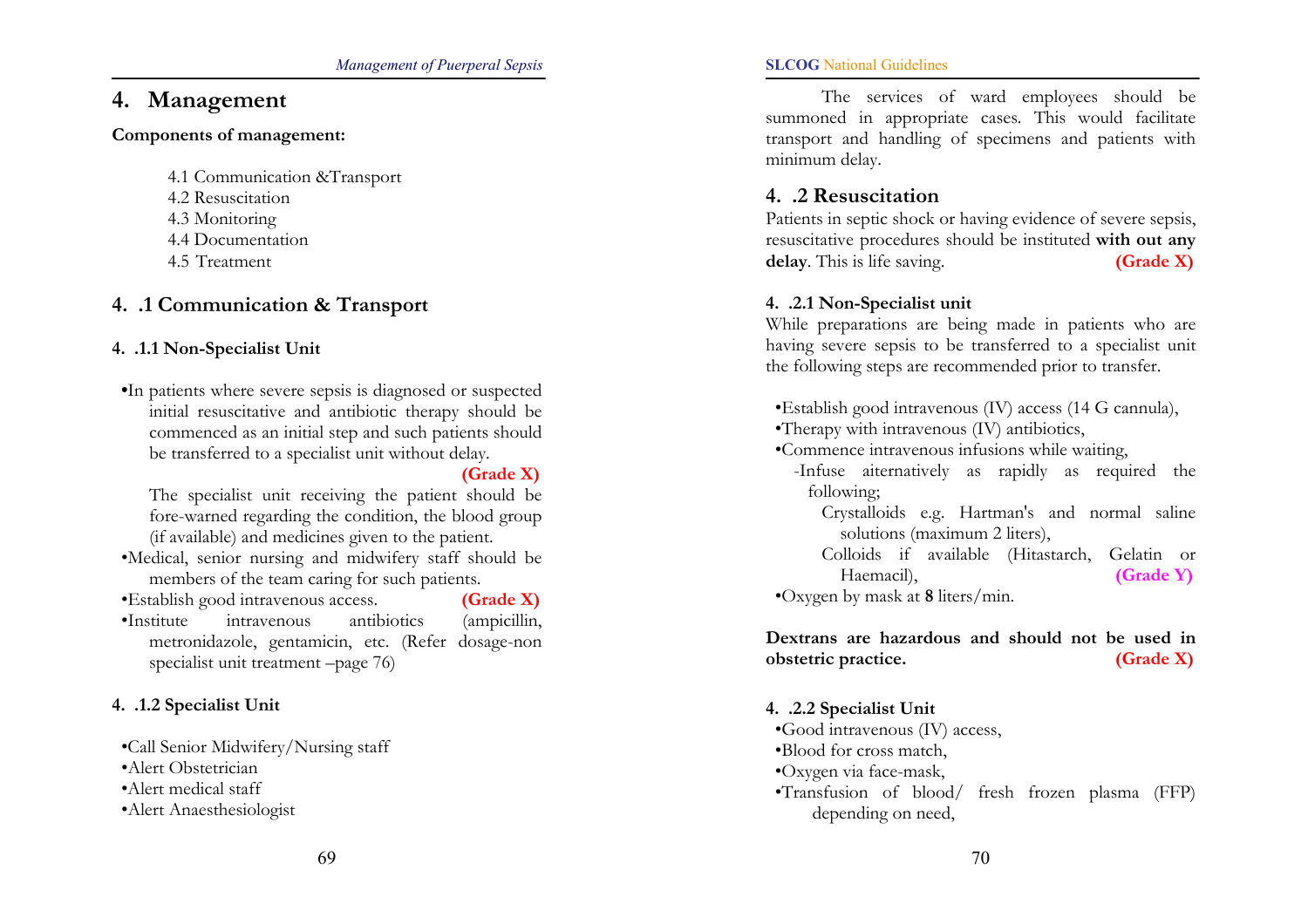•Intravenous (IV) antibiotics (broad spectrum), discuss with microbiologist.

#### 4.. Monitoring and investigations

#### 4...1 Non Specialist Unit

•Good Intravenous (IV) access, •Blood for; (20 ml) Full blood count (FBC), Bleeding time (BT), Clotting time (CT), Culture and antibiotic sensitivity (if facilities available), •Urine full report (UFR), •Sterile sample of urine for culture and antibiotic sensitivity, •Indwelling catheter for monitoring hourly urine output, •Blood pressure (BP) and pulse measurement every 15 minutes.

#### 4...2 Specialist Unit

•Intensive care unit (ICU); Care in collaboration with anaesthesiologist is mandatory in severe sepsis/shock.

(Grade X)

•Good intravenous (IV) access, •Blood for; (20 ml) Full blood count (FBC), Blood urea (BU), Serum electrolytes (SE), Liver function tests (LFT), Blood for culture and antibiotic sensitivity, Clotting profile.

#### SLCOG National Guidelines

•Genital swabs

- Perineal, vaginal, high vaginal, endocervical swabs for culture and antibiotic sensitivity,
- •Ultrasound scan (USS) of pelvis,
- •X-ray chest/abdomen (to detect perforations),
- •Regular pulse and blood pressure recording (every 15mints) ,
- •Foley catheter to monitor hourly urine output,
- •Central venous pressure (CVP) monitoring (where appropriate and when experienced staff is available),
- •Dedicated intensive care nurse per patient should be arranged whenever possible.

# 4..4 Treatment

#### If detected by family health worker (FHW) at home visit

- If the woman is very sick (high fever, altered consciousness, rapid pulse) give her ampicillin 3 gms. orally and send her to the closest specialist hospital immediately. **(Grade X)**
- All women with evidence of sepsis including infected episiotomies should be sent to the hospital preferably to the closest specialist unit. (Grade X)
- No woman should be managed by the FHW at home. (Grade X)
- However, in the exceptional situation where there is a delay in getting to the hospital ampicillin or amoxycillin 3 gms. may be given while awaitin g admission.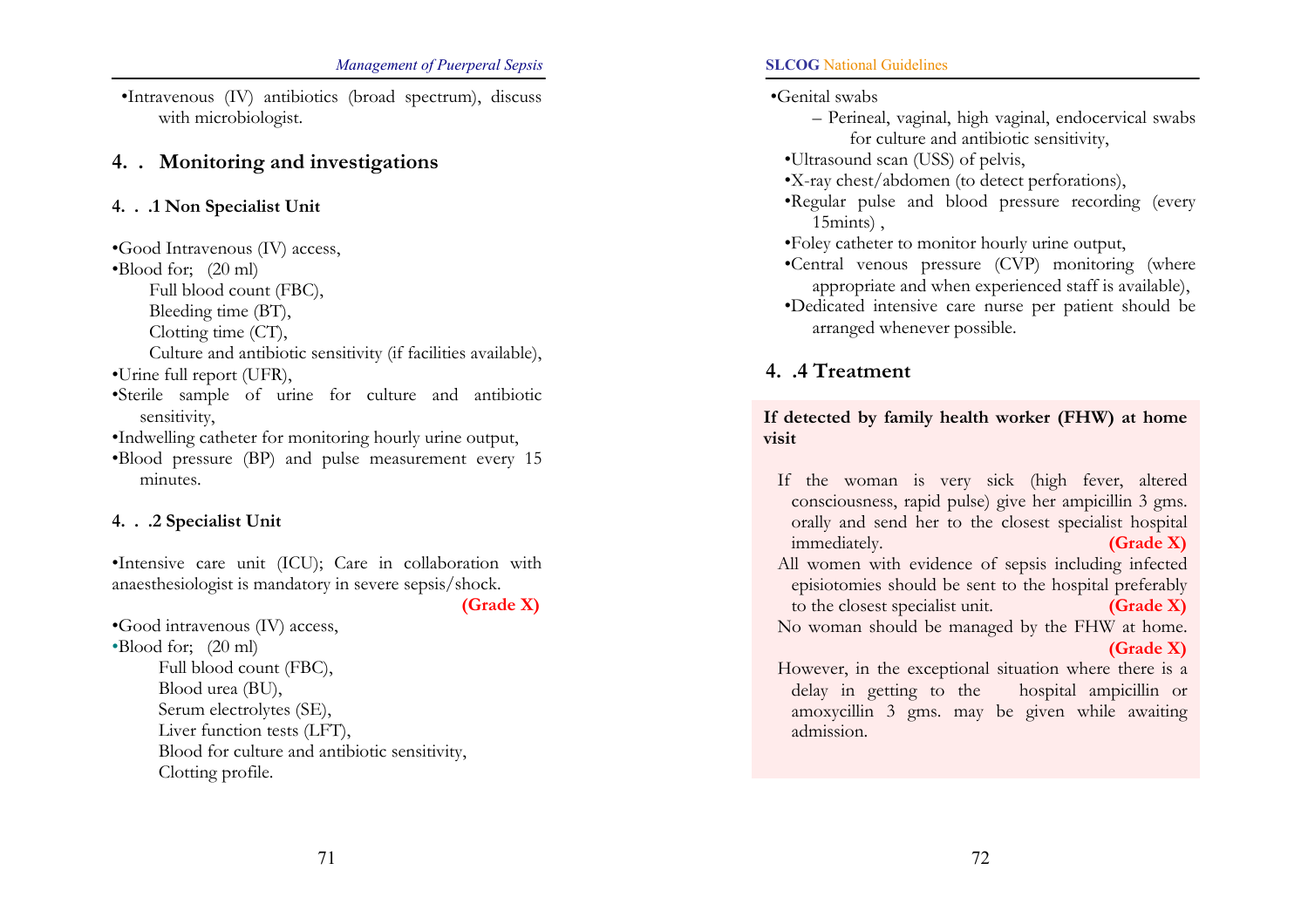4..4.1 Non-specialist hospital

If managed at non-specialist level, the patient should be reviewed twice a day by the  $DMO/MO$ . (Grade X)

- •Look out for signs of shock, septicaemia, pallor, anaemia, and treat accordingly.
- •Perform an abdominal examination and assess uterine size.
- •Assess uterine haemorrhage and attempt to control it. Failure to control uterine bleeding is an indication to transfer to a specialist unit.
- •Start antibiotics after taking samples for microbiology.
	- Amoxycillin- clavulinic acid 1.2 gms. intravenous 8 hourly or 625mg. oral 8 hourly/twice a day,

Or

Ampicillin 500mg. intravenous 6 hourly,

Or

Amoxycillin 500mg. intravenous 8 hourly, Or

Gentamicin 5mg./kg body weight/day in a single dose or in two divided doses.

- •Giving penicillin with gentamicin and metronidazole provides the broadest coverage.
- •Give IV fluids: 1 litre of 5% dextrose in saline or normal saline rapidly, followed by 000 cc every 24 hours.
- •Check vital signs and urinary output every 6 hours.
- Reassess every 24 hours: if there is no improvement refer her to a specialist hospital.
- •If there is improvement, continue intravenous (IV) antibiotics for 3 days and then follow-up with oral antibiotics.
- At this point, if the woman is much better, send her home on oral antibiotics for 4-7 days, after having

checked her haemoglobin level and given her treatment for anaemia if found.

Even if the women improves initially and subsequently start to bleed,she should be referred to a specialist unit to exclude retained products of conceptiopn.

- •If the area is malarious, treat her according to the local situation and national policy.
- •Inform her to return if she develops fever, vaginal bleeding or abdominal pain.
- •If the woman is not better after three days on intravenous antibiotics, refer her to the first referral level.

#### Special circumstances for transfer to a specialist hospital

i.Condition of the patient

- <sup>o</sup>If initial assessment indicate moribund state, septicaemia, repeated body temperatures above  $101^\circ$ F, hypotension,
- o Tender abdomen/abdominal mass, purulent vaginal discharge,
- <sup>o</sup>Patient not responding to initial treatment and condition getting worse.
- ii.If above-mentioned resuscitative and therapeutic facilities not being available.

### 4..4.2 Specialist hospital

•Perform a physical examination to rule out pelvic abscesses, pelvic thrombophlebitis, anaemia etc.,

(Grade X)

•Take vaginal swabs for gram stain and culture and antibiotic sensitivity test and blood for culture and antibiotic sensitivity test. **(Grade X)**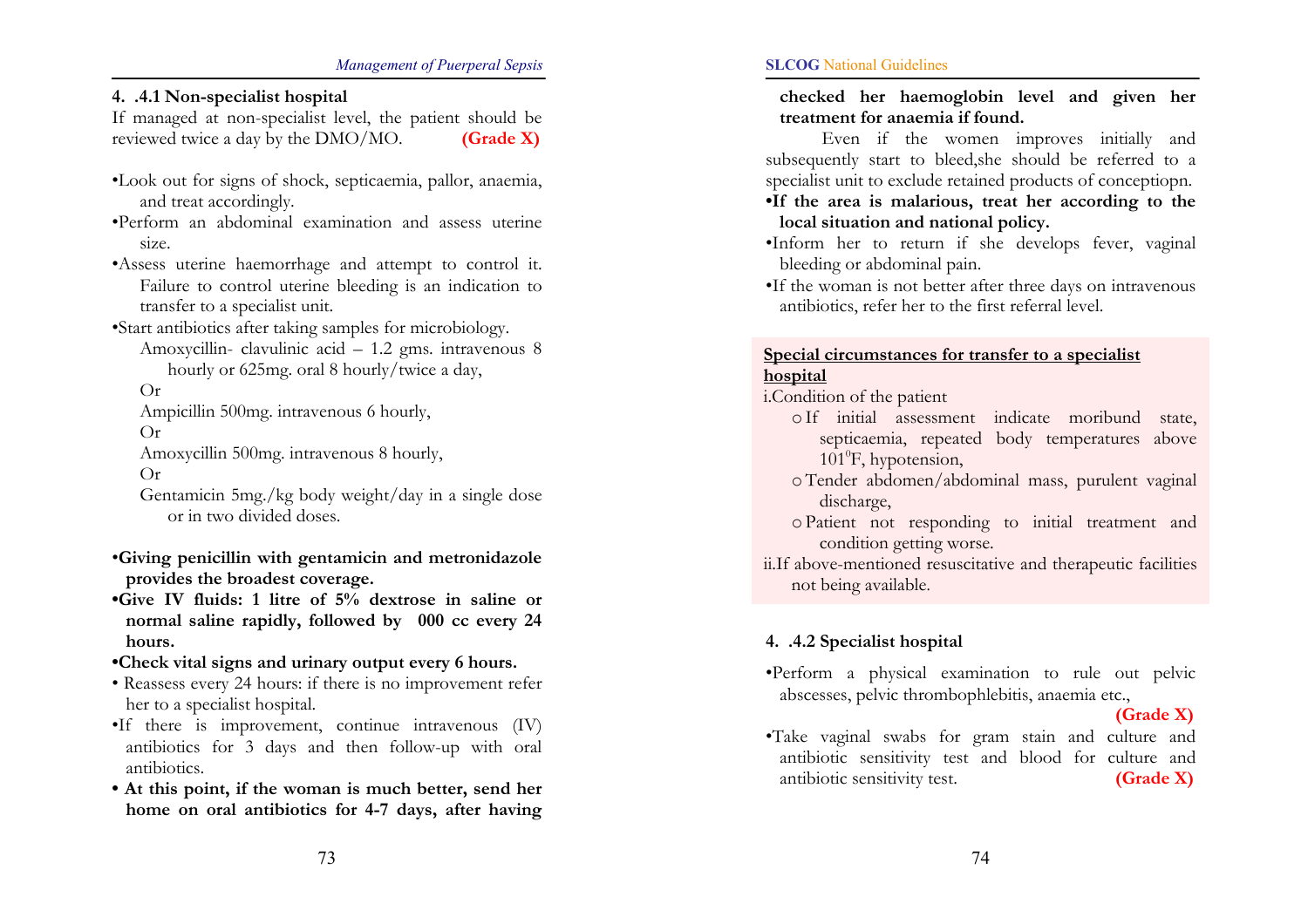•Broad-spectrum antibiotic coverage must be initiated immediately after collection of cultures. Group A Streptococcus is exquisitely sensitive to ß-lactams.

(Grade X)

 Amoxycillin- clavulinic acid (Amoxyclav) – 1.2 gms. intravenous 8 hourly with or without gentamycin.

If response is poor,

- Imipenem 500 mg. intravenous 8 hourly Or
- Ticarcillin-clavulinic acid 3.2 gms. intravenous 8 hourly may be used in place of amoxycillinclavulinic acid (Amoxyclav). Depending on culture and ABST results changes may be needed.

Antibiotics taken together are effective against a wide range of bacteria, but may not be capable of clearing up the infection completely, especially if an abscess or blood clot is present.

•Manage complications appropriately, **(Grade X)** 

1. Retained placental fragments,

2. Presence of blood clots,

3. Pelvic abscess;

If the infection is complicated by the presence of an infected focus, it may be necessary to surgically drain the infected site/abscess. Continuing adequate and effective antibiotic therapy in this situation is mandatory.  $(Grade X)$ 4. Thrombophlebitis;<sup>8</sup>

If thrombophlebitis occurs in a superficial vein, self-care steps that include applying heat to the painful area, elevating the affected leg and using a non-steroidal anti-inflammatory drug may be recommended. The condition usually subsides within a week or two.  $(Grade X)$ 

In the presence of deep vein thrombosis use of anticoagulants, such as heparin, will prevent clots from growing. After the heparin therapy, use of warfarin (Coumarin) for several months continues to prevent clots from growing.

Support stockings- these help prevent recurrent swelling and reduces the chances of complications of deep vein thrombosis.

5. Anaemia;

- If haemoglobin level is  $\langle 8mg/dl blood$ transfusion is recommended.
- If haemoglobin level is 8-10 mg./dl. oral or parenteral haematinics are recommended.

#### 4..5 Surgical interventions

- Infected episiotomies can be opened and allowed to drain. Abscesses and blood clots may require surgery.
- When multi-disciplinary approach is indicated the services of a surgeon, haematologist, pathologist and microbiologist may be of paramount importance.
- Clot removal or by-pass. Sometimes, surgery is necessary to remove an acute clot blocking a pelvic vein or an abdominal vein. Procedures such as bypass/stent/filter may be necessary.
- Prompt and aggressive exploration and debridement of necrotic tissue are important. Hysterectomy is usually not needed; however, in severe cases involving large bacterial inocula, extensive tissue necrosis, or gangrene, hysterectomy and even removal of adenexal tissue might be indicated.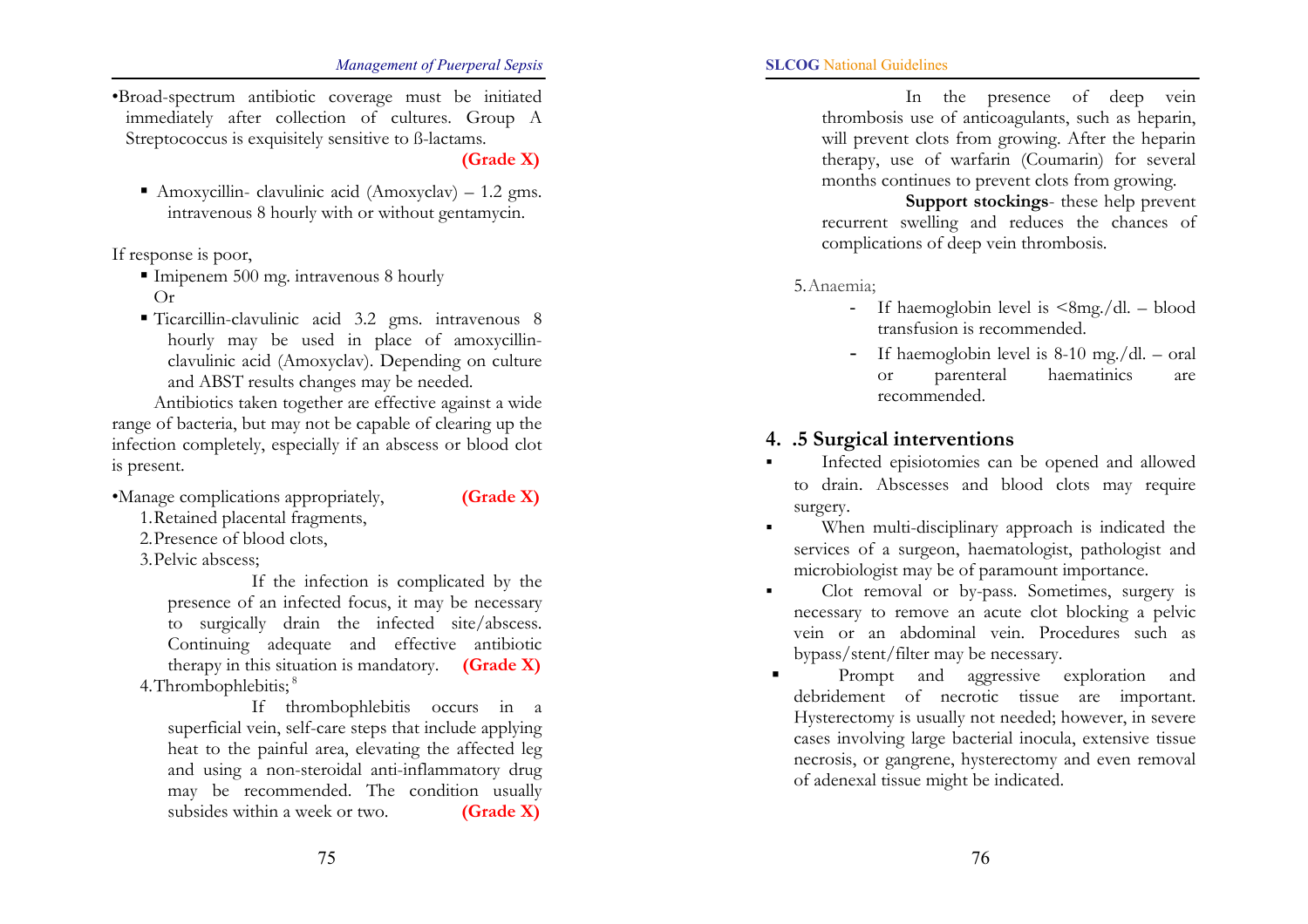Consider other coexisting conditions urinary tract infections (UTI), mastitis, deep vein thrombosi<sup>s</sup> (DVT), respiratory tract infections (RTI), malaria etc.

# 4.4 References

- 1. International Journal of Gynecology and Obstetrics 85 Suppl. 1 (2004) S52–S61 Puerperal sepsis and maternal mortality: what role can new technologies play? J. Husseina*,* \*, J.A. Fortneyb
- 2. Hugonnet S, Pittet D. Hand hygiene revisited: lessons from the past and present. Curr Infect Dis Rep 2000;2(6):484 –489.
- 3. Widmer AF. Replace hand washing with use of a waterless alcohol hand rub? Clin Infect Dis 2000;31(1):136 –143.
- 4. Taha ET, Biggar RJ, Broadhead RL, Mtimavalye LAR, Miotti PG, Justesen AB, et al. Effect of cleansing the birth canal with antiseptic solution on maternal and newborn morbidity and mortality in Malawi: clinical trial. Br Med J 1997;315:216 –220.
- 5. Kenyon S, Boulvain M, Neilson J. Antibiotics for preterm rupture of membranes (Cochrane Review). The Cochrane Library, Issue 4. Chichester, UK: John Wiley and Sons, Ltd, 2003.
- 6. French LM, Smaill FM. Antibiotic regimens for endometritis after delivery (Cochrane Review). The Cochrane Library, Issue 4. hichester, UK: John Wiley and Sons, Ltd, 2003.
- 7. www.medscape.com/viewarticle/405871\_4
- 8. Brown CE, Stettler RW, Twickler D, Cunningham FG. Puerperal septic pelvic thrombophlebitis: incidence and response to heparin therapy. Am J Obstet Gynecol. 1999 Jul;181(1):143-8.
- 9. Maternal Deaths in Sri Lanka-A Review of Estimates and Causes-1996.

# 4.5 Further reading

- 1. Adriaanse AH, Pel M, Bleker OP. Semmelweis: the combat against puerperal fever. Eur J Obstet.Gynecol. Reprod Biol 2000; 90(2): 153- 8.
- 2. Abouzahr C, Aaahman E, Guidotti R. Puerperal sepsis and other puerperal infections. In Health dimensions of sex and reproduction: the global burden of sexually transmitted diseases, maternal conditions, perinatal disorders, and congenital anomalies, eds. CJL Murray and AD Lopez WHO 1998
- 3. Fortney JA, Smith JB. Measuring maternal morbidity, in Safe Motherhood Initiatives: critical issues. Eds. Berer M and Ravindran TKS. Reproductive Health Matters, Blackwell Science, 1999
- 4. Sloan NL, Arthur P, Amoaful E et al. Validity of self reports to identify major obstetric complications. (Submitted for publication) (in ref 2)
- 5. Dare FO, Bako AU, Ezechi OC. Puerperal sepsis: a preventable postpartum complication. Tropical Doctor 1998;28:92-95.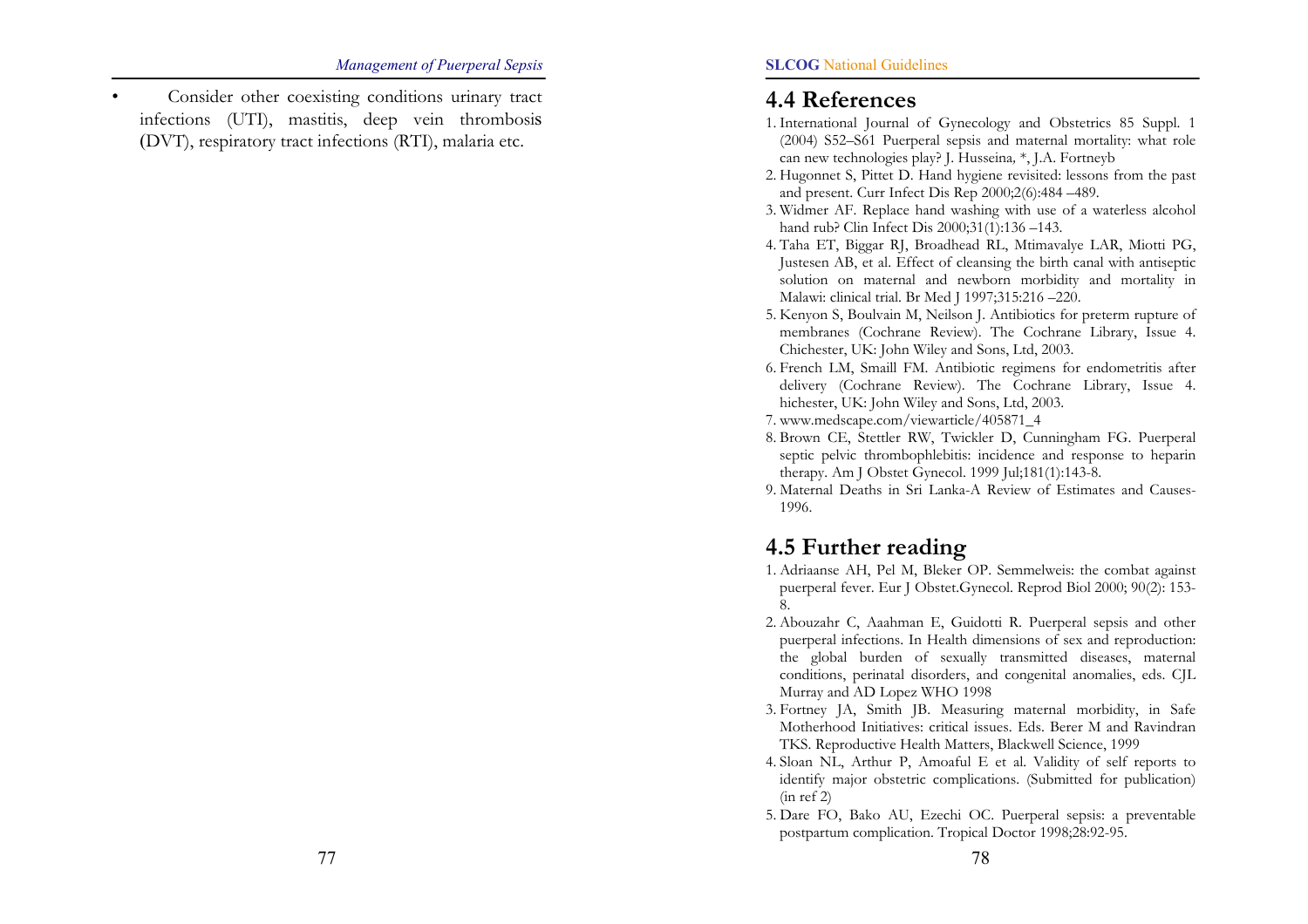- 6. Yokoe DS, Epidemiology of and Surveillance for postpartum infections. Emerging Infections Disease 2001; 7(5): 837-41 16 Jolly M, Sebire N, Harris J, Robinson S, Regan L.The risks
- 7. Waterstone M, Bewley S, Wolfe C. Incidence and predictors of severe obstetric morbidity: case-control study. BMJ. 2001;322(7294):1089-93
- 8. Smaill F, Hofmeyer GJ. Antibiotic prophylaxis for Caesarean Section. Cochrane Database of systematic reviews. Issue 1, 2002
- 9. Sloan NL, Langer A, Hernandez B, Romero M, Winikoff B.The etiology of maternal mortality in developing countries: what do verbal autopsies tell us? Bulletin of the World Health Organisation. 2001;79(9):805-10.
- 10. Ronsmans C, Vanneste AM, Chakraborty J, Van Ginneken J. A comparison of three verbal autopsy methods to ascertain levels and causes of maternal deaths in Matlab, Bangladesh. Int J Epidemiol. 1998 Aug;27(4):660-6.
- 11. Mathers CD, Stein C, Tomijima N, Ma Fat D, Rao C, Inoue M, Lopez AD, Murray CJL. (2002). Global Burden of Disease 2000: Version 2 methods and results. Geneva, World Health Organization (GPE Discussion Paper No. 50).
- 12. World Health Organization, UNICEF and UNFPA. Maternal mortality in 1995: Estimates developed by WHO, UNICEF, UNFPA. (WHO/RHR/01.9), Geneva, Switzerland, 2001.

# General Guidelines

### Asepsis and Universal Precautions

Sepsis contributes significantly to maternal and neonatal morbidity and mortality. All possible efforts should be made to minimize sepsis during labour and surgical procedures.

Working in the labour suite, operating theatre exposes the labour room staff to the risk of infection following contamination with infected body fluids. Staff should take necessary precautions to safeguard themselves from such occupational hazards.

#### Recommendation

All steps in the management of labour and surgical procedures should be carried out under aseptic conditions. Members of the staff should adhere to universal precautions at all times.

(Grade X)

### Documentation

Meticulous documentation of all events would improve the quality of patient care and will be useful for future reference. Fetal heart tracings and other relevant reports should be attached to the bed head ticket.

#### Recommendation

All steps in the management of labour and surgical procedures should be documented in the bed head ticket of the patient. Such records should have the time, the observations, any decisions made and the name of the responsible health care attendant. **(Grade X)**